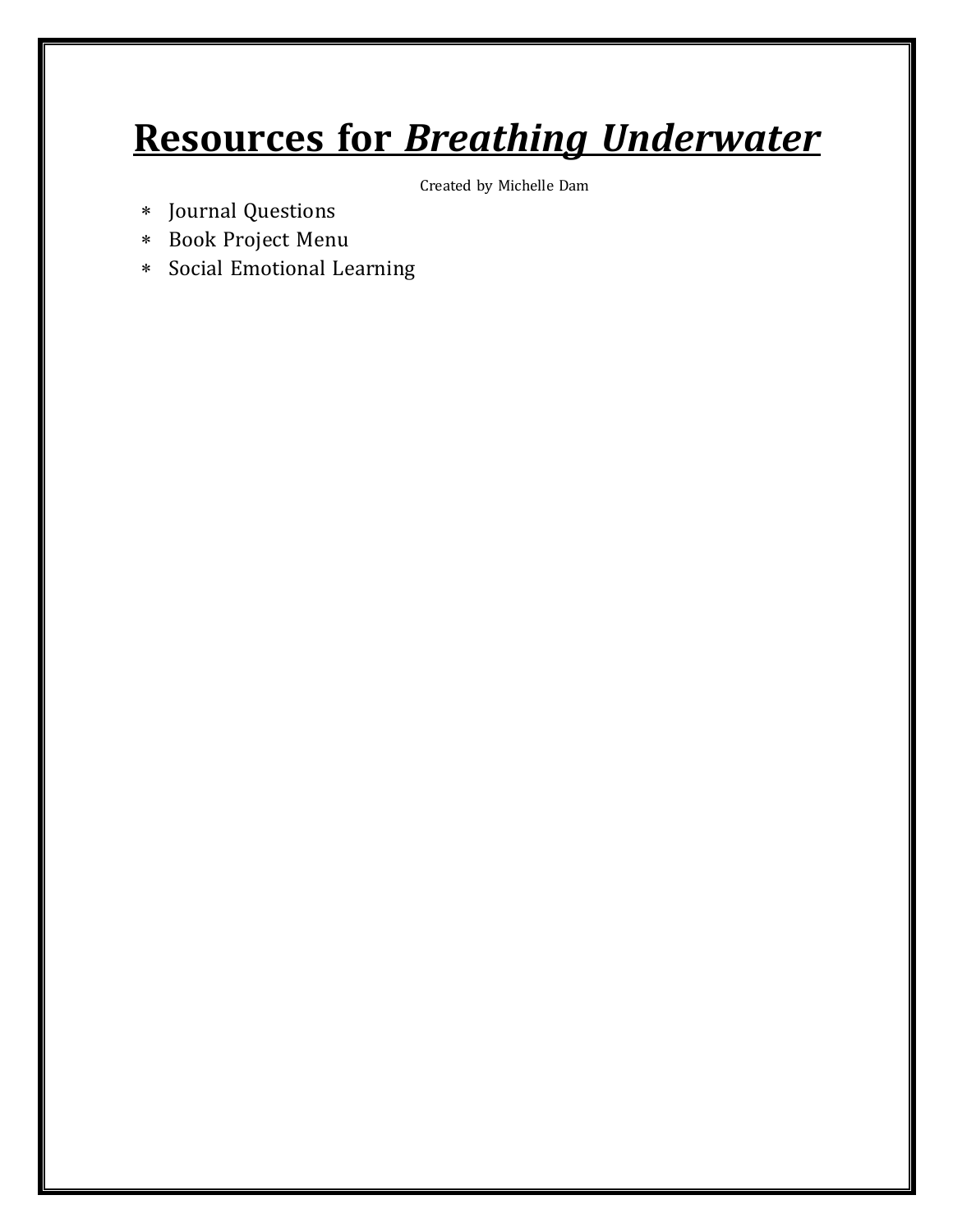# **Journal Questions**

Created by Michelle Dam

**Previewing the Novel**<br>We will start our reflection journal with a preview of the novel.

Look over the cover and read the book description. Predict how you think the story will go? What will the characters be like? How will their relationships be affected? What do you think the pictures will be like?

**Chapters 1-4**<br>1. Which character do you relate to most? Describe why and give examples from the novel. Do any characters remind you of anyone you know? Describe who and how they are similar and/or different.

2. What hobbies do characters in the book have? How do those hobbies add to them as a character? What hobbies do you have? How do your hobbies reflect your personality? 3. If you could take a trip across the country what cities or places would you like to visit? Describe each place and why you would want to visit there.

4. Olivia and Ruth shared a treasure hunt together as children. What are some memories or adventures you had with family or friends when you were younger? Imagine you have all the time and money needed, how would you recreate that memory or adventure?

**Chapters 5-8**<br>1. Draw a picture of Something New you have experienced recently. Add a caption like Olivia does in the story.

2. Olivia can often tell Ruth's moods by her music choice? What music do you listen to when you are upset, happy, or sad? Why those songs? Give specific examples.

3. When Ruth decides to get a tattoo, Olivia feels betrayed. Which sister can you relate to more? Describe a situation where you have felt similar emotions? How did you work through them?

4. Olivia feels comfortable talking to her mom and Ellie makes Ruth open-up more easily. What relationships in your life help you cope with stress or difficult experiences? Who helps you work through difficult situations?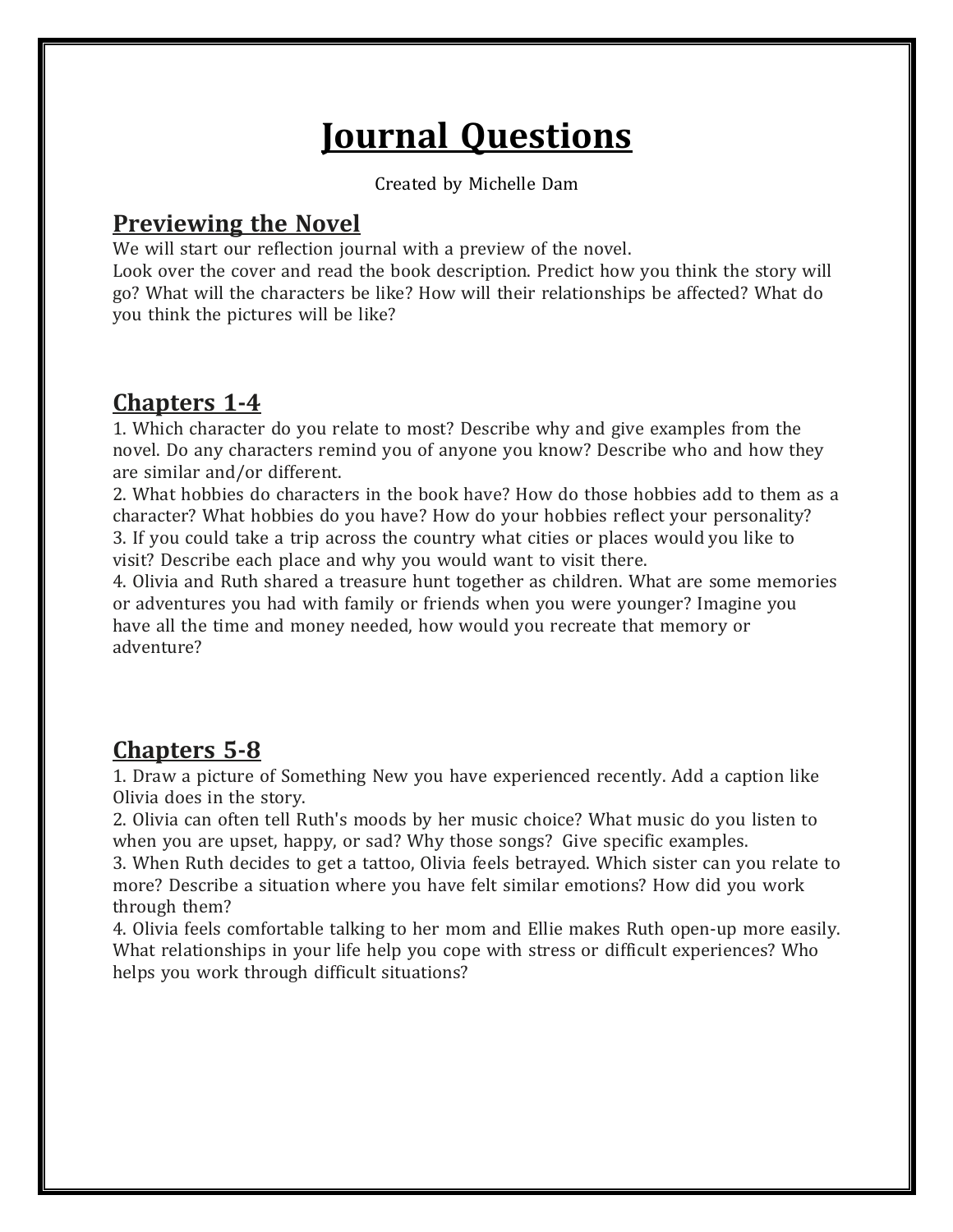**Chapters 9-12**<br>1. Olivia consistently deals with plans changing when it comes to her ideas for the pictures. How does she feel about these changes? How do you deal with changes to your plans or ideas?

2. Draw an image of the picture you would want to take for Something Old. Add a caption like Olivia does in the story.

3. At the bottom of page 126 Olivia says, "Even then I wanted to be the sunshine person." What does she mean by this? Can you relate? Describe why.

4. Olivia tells Darcy that her "superpower is making people feel relaxed" (145). What is your superpower or what is the superpower of someone you know well? Describe why.

**Chapters 13-16**<br>1. On page 165, Ellie discusses learning to find the little jewels and gems of life. What are some jewels and gems in your life?

2. Draw an image of the picture you would want to take for Something Magic or Something Gold. Add a caption like Olivia does in the story.

3. Pick one of the four: Something New, Something Old, Something Magic, or Something Gold. Make a five song playlist for that theme and explain why you chose those songs. 4. The title is explained on page 208. What does Olivia mean when she says she is breathing underwater? How would you title your current emotional condition? Explain why.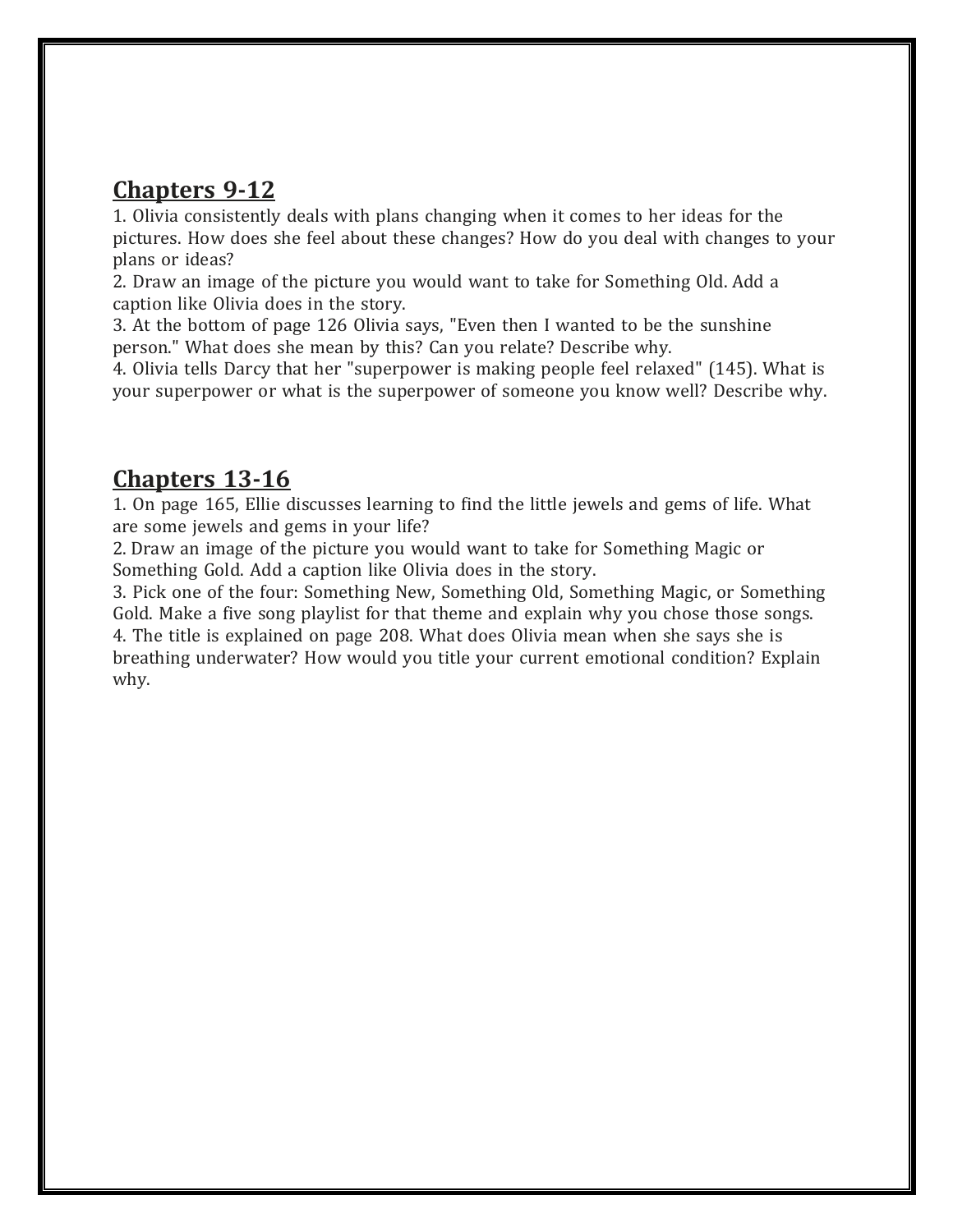### **Project Menu**

| <b>Social Media Page for a</b><br><b>Character:</b><br>Create a social media<br>profile with at least 10<br>posts for one character<br>from the novel. Do not<br>repeat any posts already<br>written in the novel,<br>these should be your<br>own creations.             | <b>Soundtrack for the</b><br>movie:<br>Imagine Breathing<br>Underwater is being<br>made into a movie.<br>Create a soundtrack for<br>major events in the<br>movie. You should have<br>a minimum of 12 songs<br>with a 2-3 sentence<br>description for when<br>each song would play in<br>the movie and why you<br>chose that song. | <b>Short story</b><br>Your short story should be 3-5<br>pages typed and double spaced.<br>Option 1: Write a short story<br>about one of the characters in<br>the text either before or after<br>the novel takes place. Make<br>sure to create your own events<br>but keep the characters the<br>same.<br>Option 2: Write a short story<br>that shares a similar theme to<br>Breathing Underwater. Make<br>sure you can explain how the<br>two stories share a theme. |
|--------------------------------------------------------------------------------------------------------------------------------------------------------------------------------------------------------------------------------------------------------------------------|-----------------------------------------------------------------------------------------------------------------------------------------------------------------------------------------------------------------------------------------------------------------------------------------------------------------------------------|----------------------------------------------------------------------------------------------------------------------------------------------------------------------------------------------------------------------------------------------------------------------------------------------------------------------------------------------------------------------------------------------------------------------------------------------------------------------|
| <b>Book in a Bag:</b><br>Pick 12 items that<br>correlate to major<br>events, people, or<br>concepts in the novel.<br>You will present each<br>item so be prepared to<br>show the item and give a<br>2-3 description of what<br>it is and how it relates to<br>the novel. | Map of journey with<br>plot points:<br>Create a map that shows<br>the journey Olivia and<br>Ruth take during the<br>novel. Use symbols to<br>mark locations and<br>describe key parts of the<br>plot. Your map should be<br>in color and have at least<br>7 events from the story.                                                | <b>Character Bookmarks:</b><br>Create four bookmarks based<br>on four of the characters. On<br>one side draw a picture of the<br>character and on the other side<br>write a poem. The poem can be<br>written about the character or<br>be a poem that you have<br>written from the perspective of<br>that character.                                                                                                                                                 |
| <b>Comic Strip</b><br>Choose a major scene<br>from the novel and<br>create a comic strip of<br>that scene. It should<br>have ten scenes and be<br>in full color.                                                                                                         | Video trailer:<br>Imagine the book is<br>being made into a movie.<br>Make a video trailer for<br>the film that is between<br>1-3 minutes.                                                                                                                                                                                         | <b>PowerPoint or Prezi:</b><br>Create a PowerPoint or Prezi<br>that has 15 slides and covers<br>the main characters, themes,<br>plot, and resolution of the text.<br>Make sure to include titles and<br>quotes from the text with<br>correct citations.                                                                                                                                                                                                              |

**Level Up:** Have students cite their sources for why they made those choices using quotes or paraphrasing and correct in-text citations.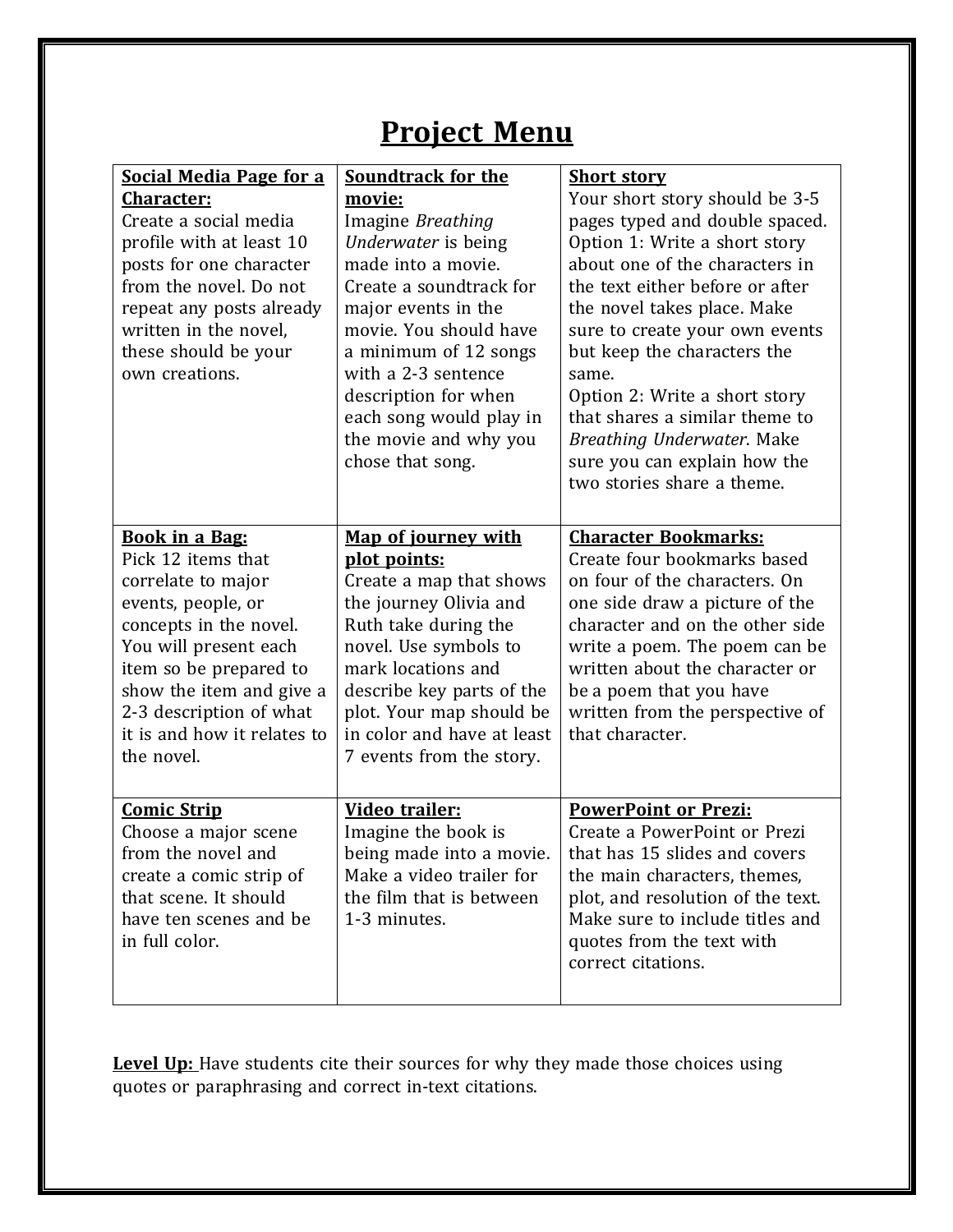### **Social Emotional Learning Research Essay**

### Created by Michelle Dam

In *Breathing* Underwater by Sarah Allen, Ruth struggles with clinical depression. Write a research paper about a topic related to mental health by using the following steps.

- 1. Come up with a research question or use one provided below.
- 2. Find three scholarly sources about that topic.
- 3. Write an outline that incorporates all your sources.
- 4. Write a 5-7 paragraph essay that includes a works cited page and fully answers your research question.

Example/Optional questions:

- 1. What are the signs you should be aware of in case someone you know is struggling with depression or anxiety?
- 2. What are some local resources for someone who struggles with depression or another mental health concern?
- 3. What is \_\_\_\_\_\_\_\_\_\_\_\_\_ (depression, anxiety, schizophrenia, Multiple Personality Disorder, OCD, ADHD, Tourette syndrome, etc.) and how does it affect the person who has it?
- 4. What are some healthy practices to deal with the stress and emotional struggles of daily life?
- 5. What are some of the benefits of counseling and how can we combat negative stereotypes?